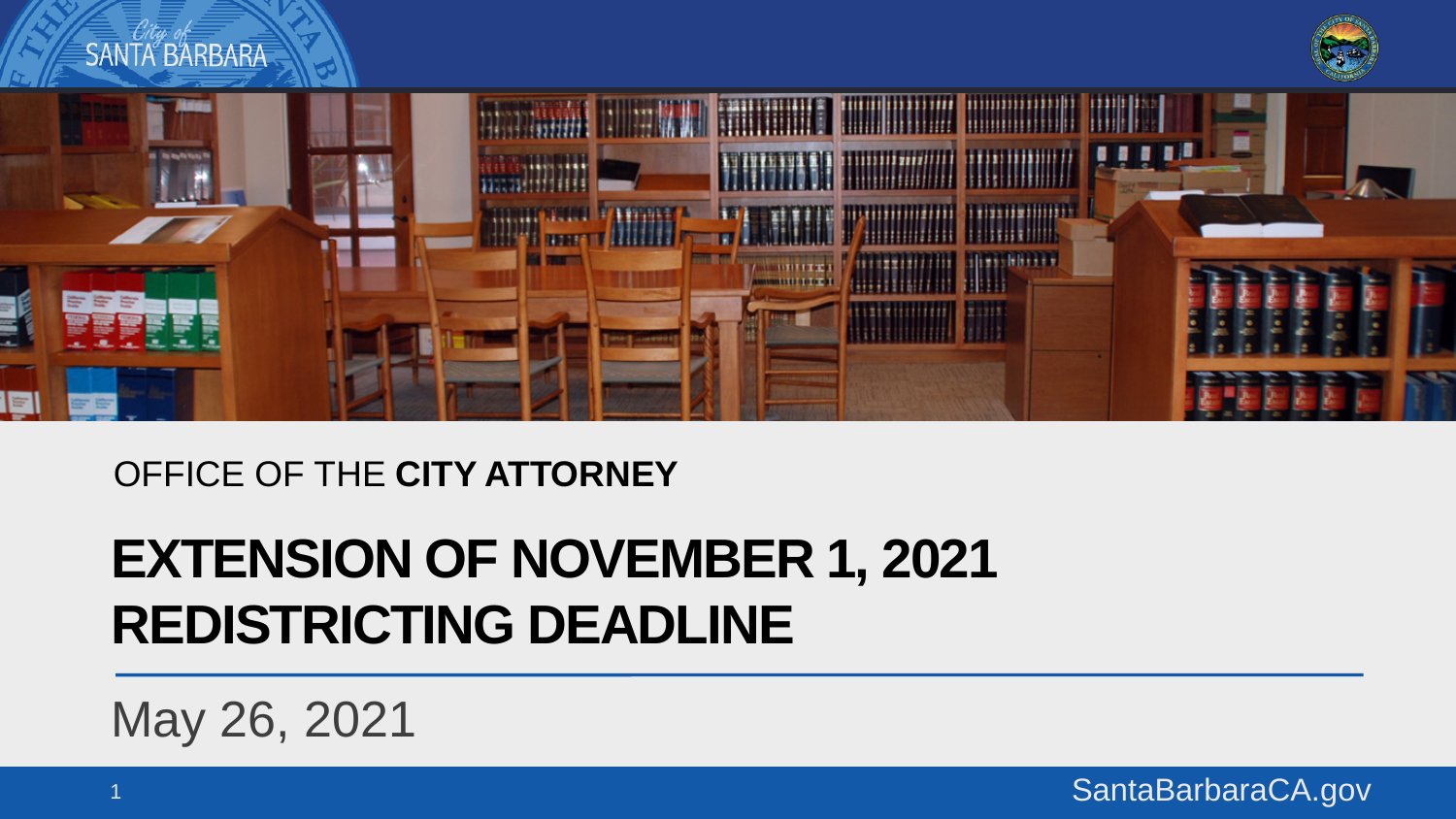

# **April 28, 2021 IRC Action**

- 1. Find and determine that it is presently impossible to comply with the November 1, 2021 redistricting deadline contained in City Charter Section 1301, and in the Settlement Agreement and Stipulated Judgment in *Banales v. City of Santa Barbara*, SBSC Case No. 1468167 ("*Banales*"); and
- 2. Direct the City Attorney to return to the Independent Redistricting Commission within 30 days to report on recommendations for appropriate legal actions to extend the November 2021 deadline, and the duration of the proposed extension.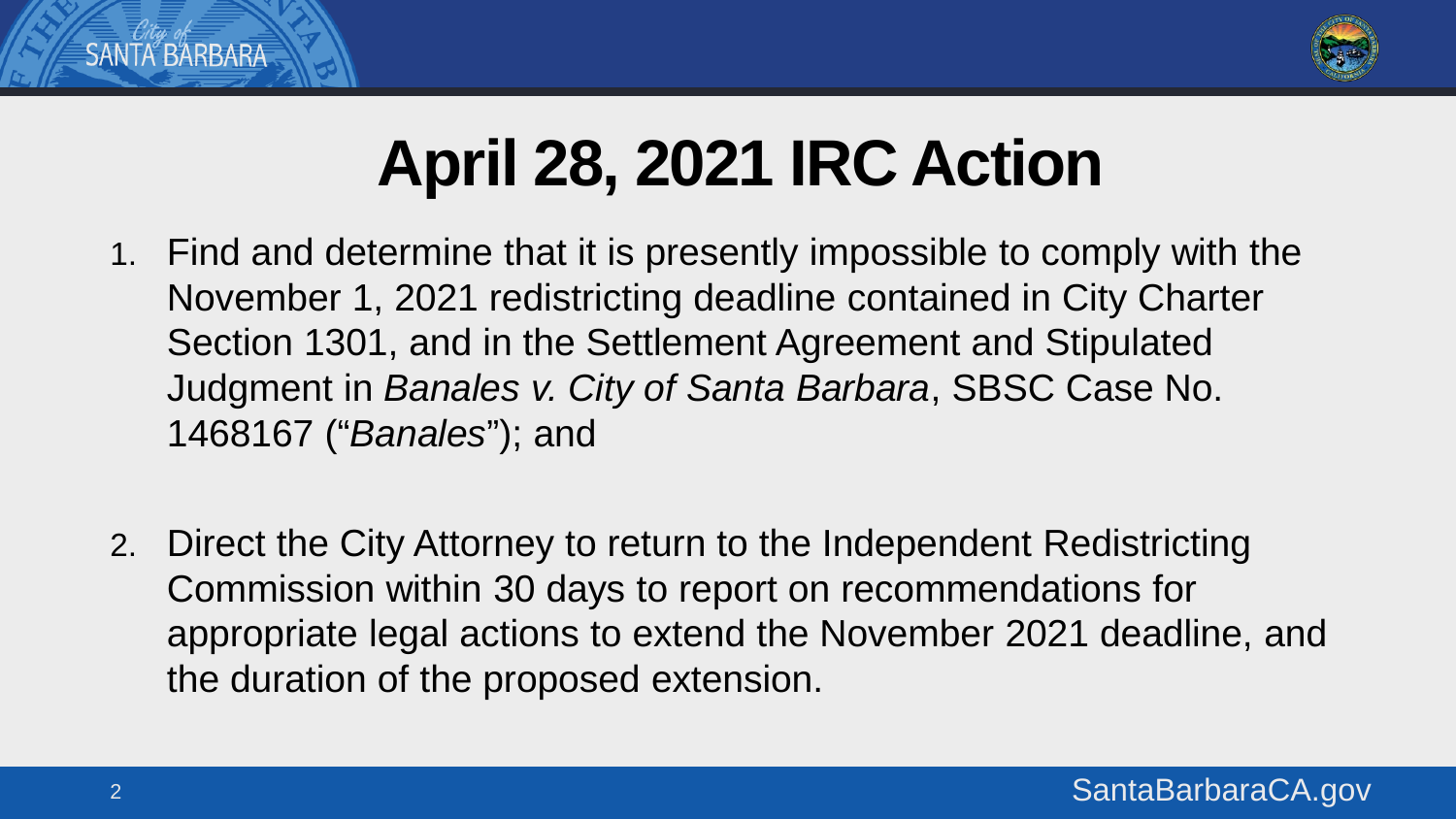

### **Recommendation**

• That the Independent Redistricting Commission recommend that the City Council authorize and direct the City Attorney's Office to file a Petition for Writ of Mandate to extend the November 1, 2021 Redistricting Deadline to a date seven months from receipt of the official redistricting database from the State of California, or by April 17, 2022, whichever is later.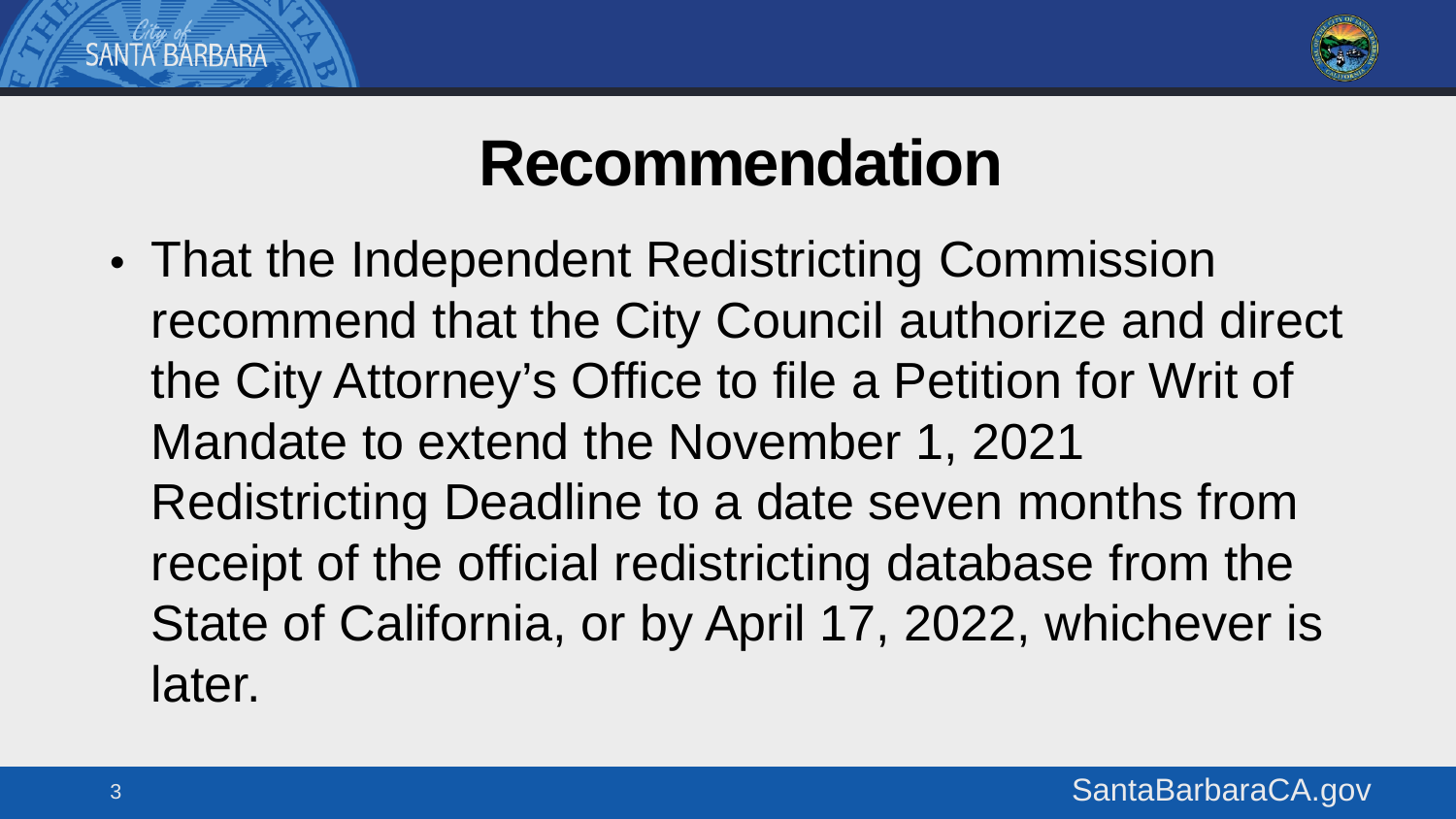

## **Legislature v. Padilla (2020) 9 Cal.5th 867**

"We consider it clear from the constitutional framework that, confronted with extraordinary pandemic-related federal delay, the enactors of article XXI, section 2, would have preferred shifting the date for approval of the Commission's final maps to the available alternatives." (*Id*. at p. 880.)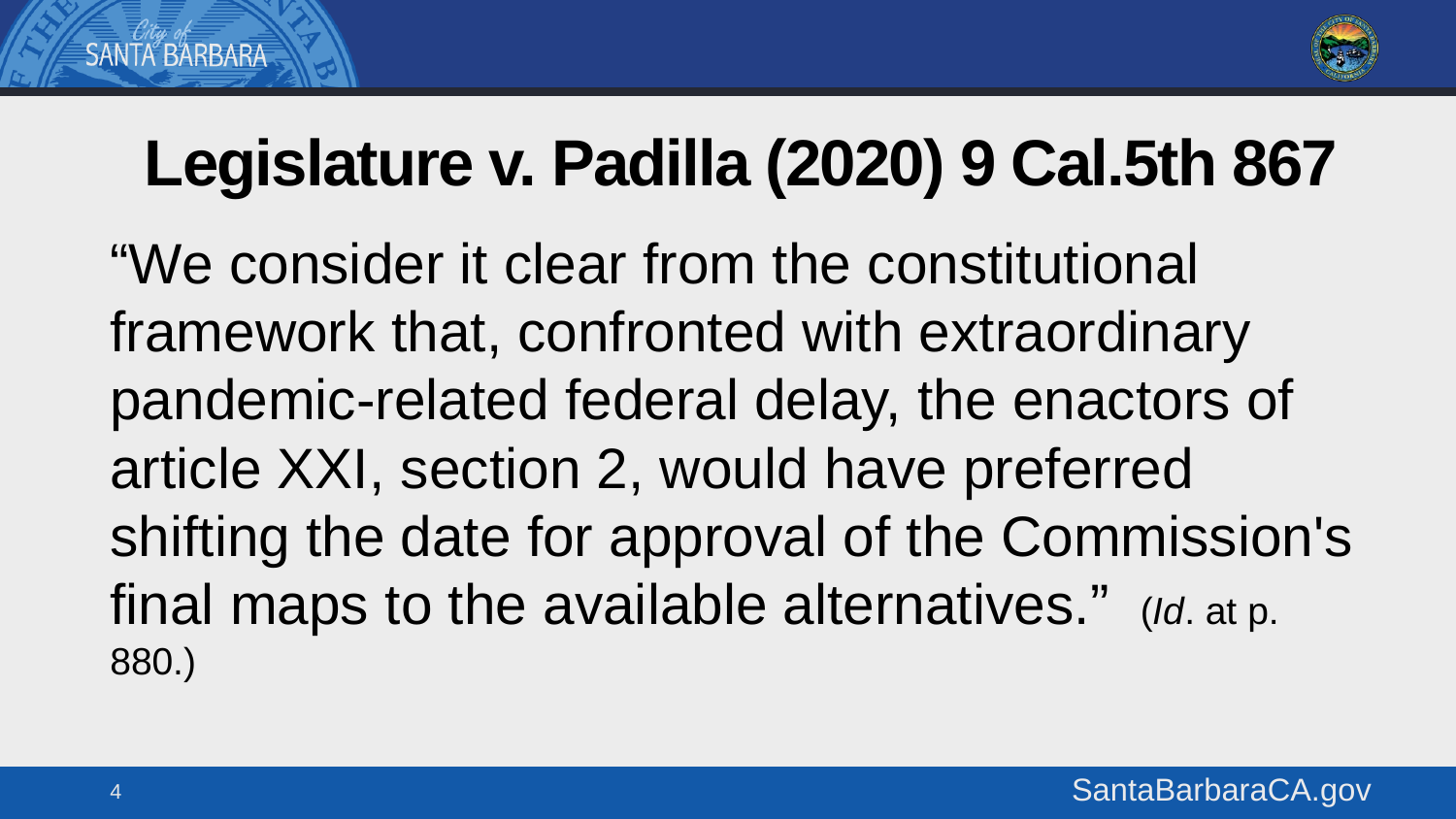

# **There are No Real Alternatives**

- Rush and eliminate meaningful public participation
- Default and face possible enforcement litigation
- Costly effort to enact one-time Charter amendment
	- All undermine the voters' intent in enacting Charter Section 1301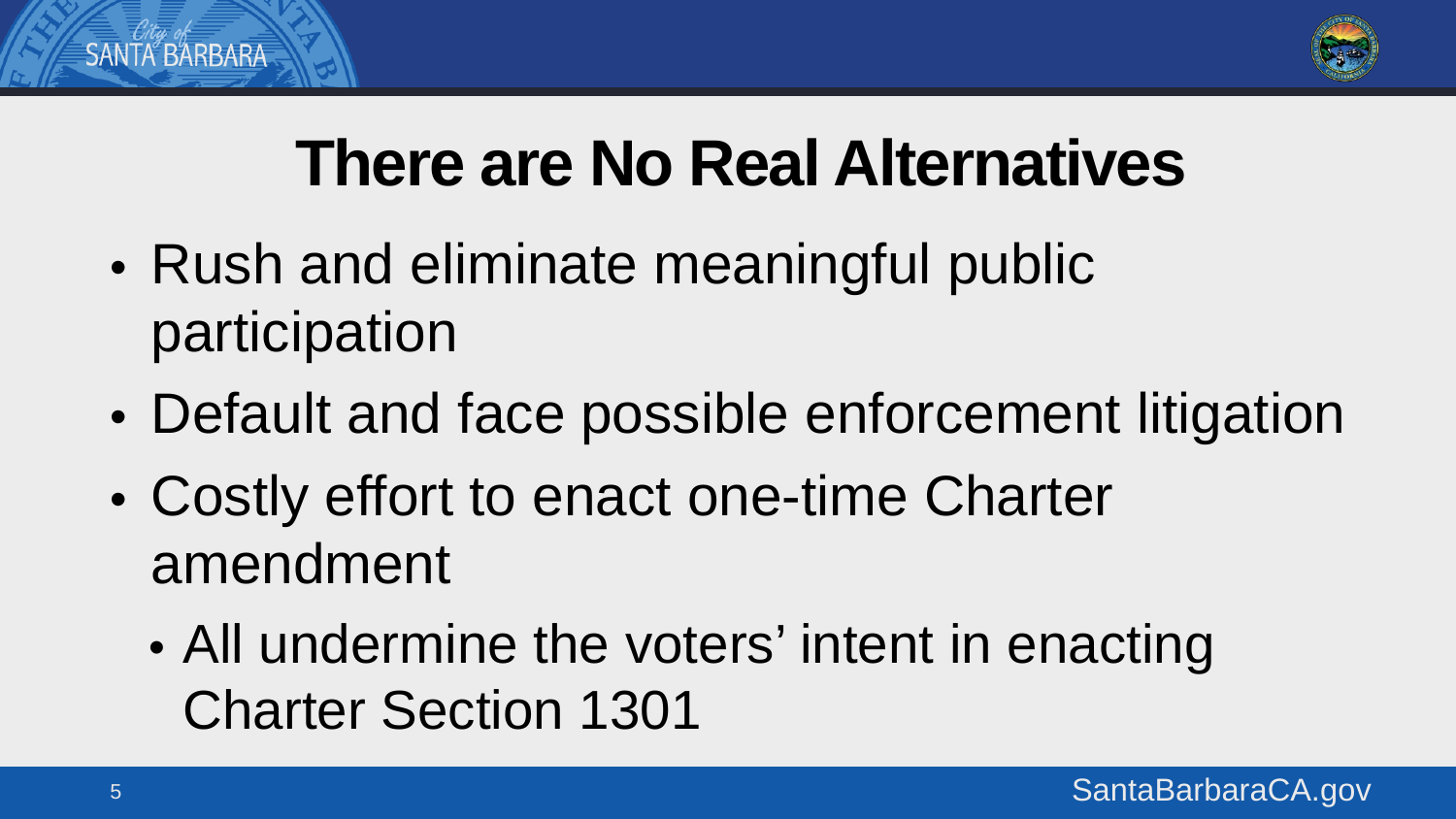

# *Banales* **Plaintiffs Support Reformation**

• Hon. Frank Ochoa (Ret.) has indicated willingness to support for the process on behalf of original *Banales* plaintiffs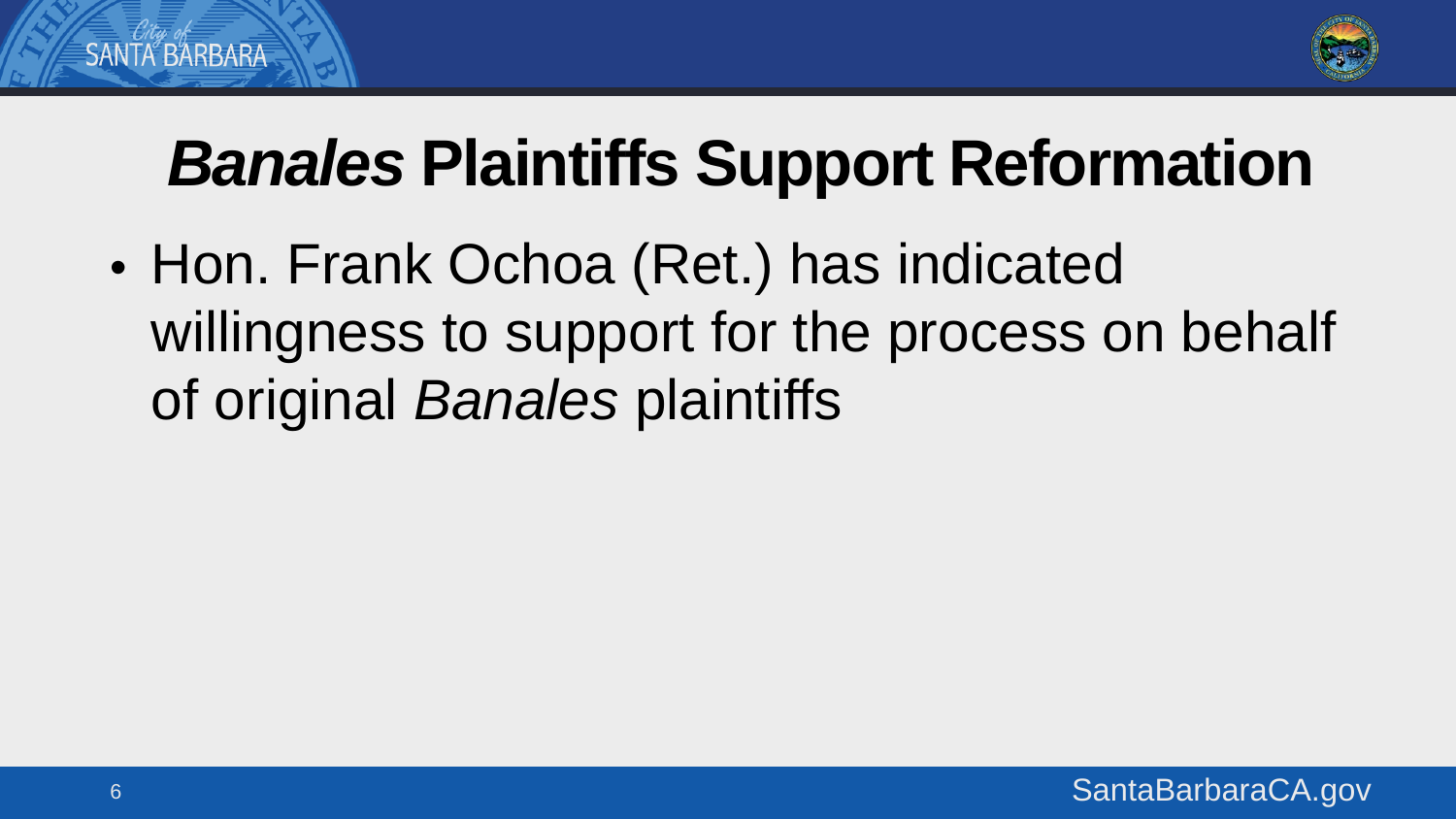

# **Form of Litigation**

- City Council v. City Clerk
	- City Council bears ultimate responsibility to adopt electoral district maps.
		- *Charter Section 1301: "The City Council shall, by ordinance, establish six electoral districts which shall be used for all elections of members of the City Council."*
	- City Clerk has the "power and shall be required to . . . [h]ave charge of all City elections." (Charter, § 704(h).)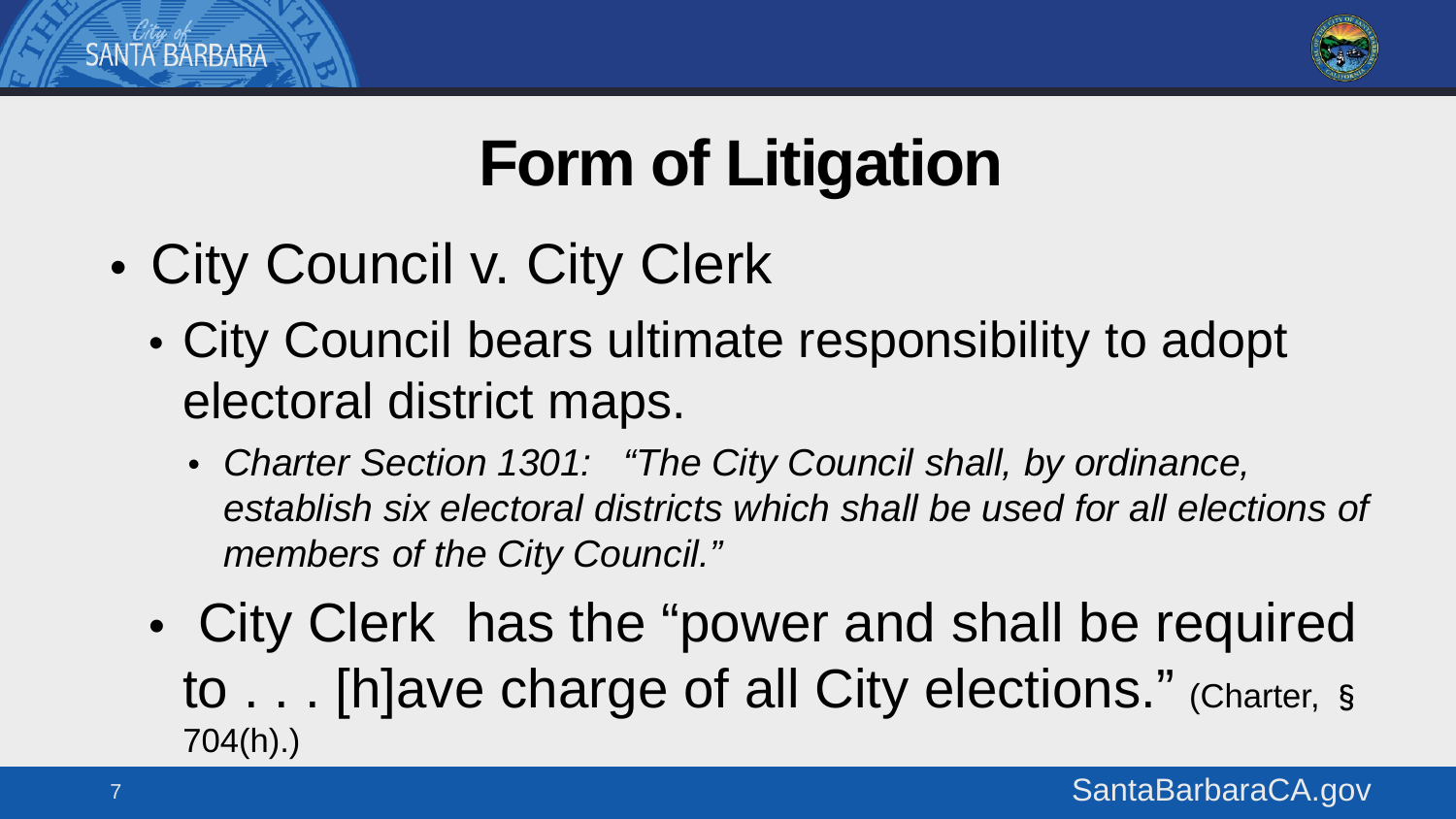

### **Venue**

- Superior Court, County of Santa Barbara
	- Section 18 of *Banales* settlement

• Original jurisdiction in Court of Appeal or California Supreme Court is possible but unwarranted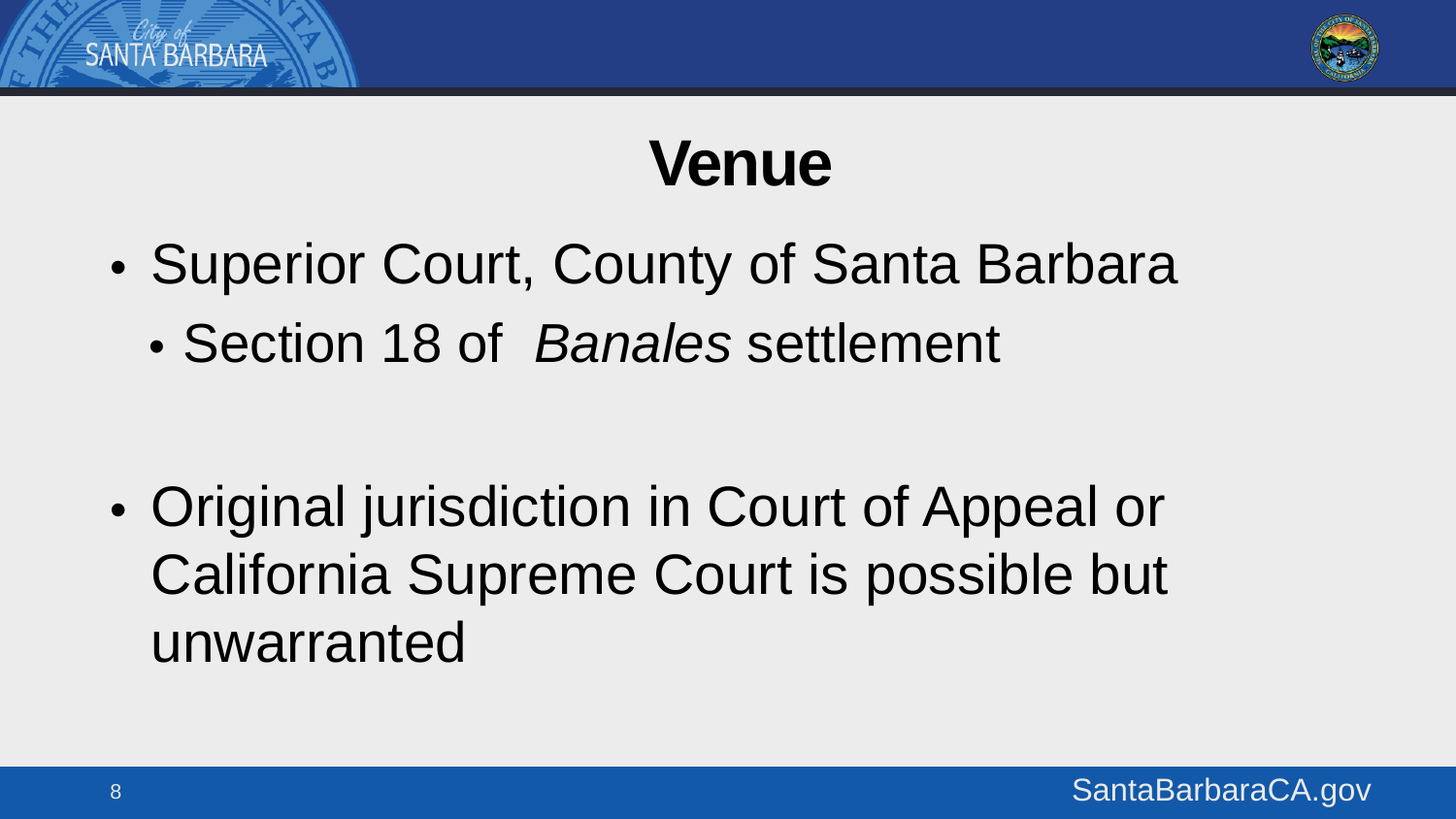

### **Recommendation**

• That the Independent Redistricting Commission recommend that the City Council authorize and direct the City Attorney's Office to file a Petition for Writ of Mandate to extend the November 1, 2021 Redistricting Deadline to a date seven months from receipt of the official redistricting database from the State of California, or by April 17, 2022, whichever is later.